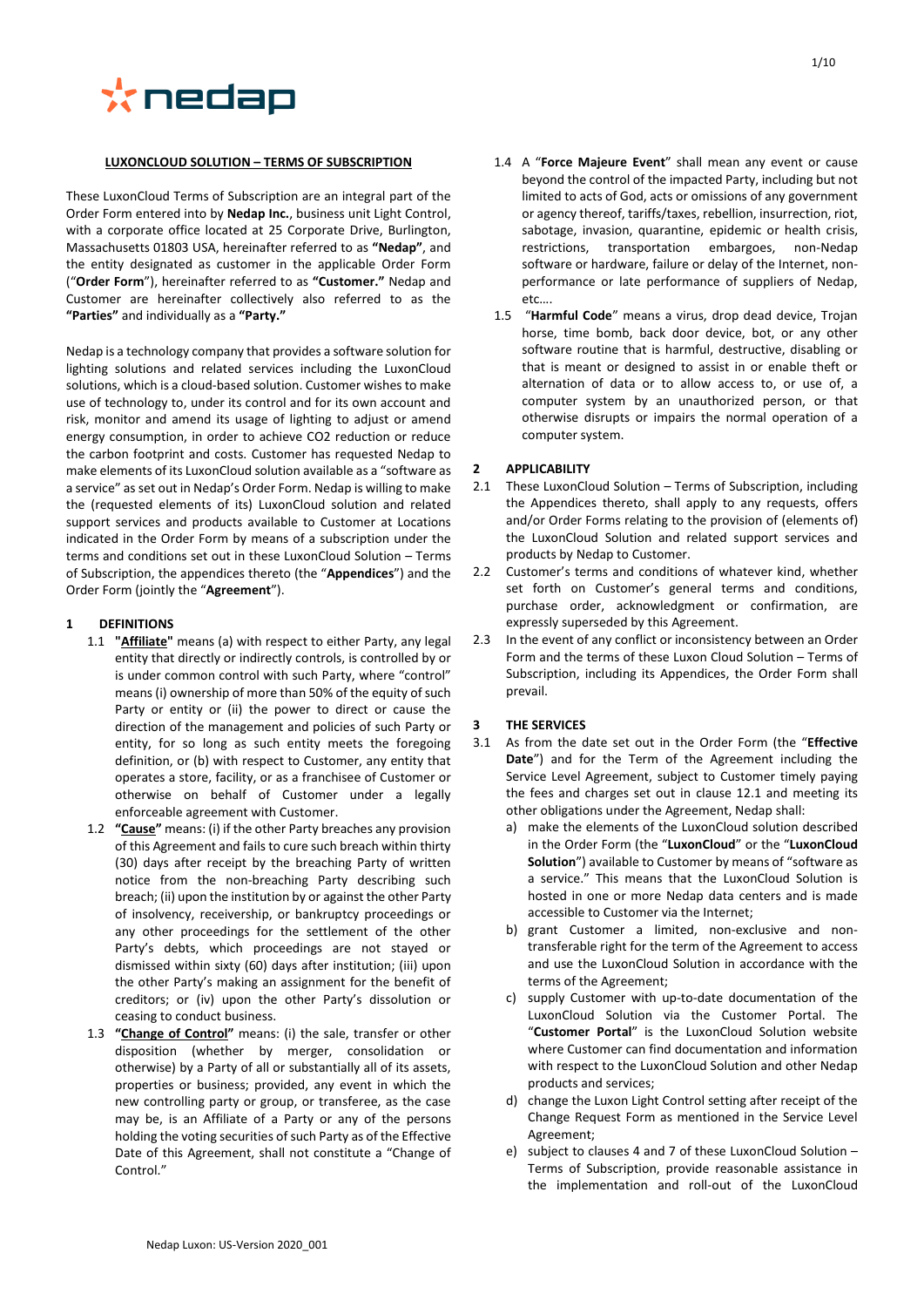

Solution and provide any other professional services set out in the Order Form; and

- f) provide support and maintenance services in relation to the LuxonCloud Solution to Customer, as set out in more detail in claus[e 5](#page-1-1) and Appendix 1.
- <span id="page-1-5"></span>3.2 Nedap will create an administration account for Customer in LuxonCloud so that Customer can access the LuxonCloud Solution and if applicable the Support Portal. Customer is responsible for all activities that occur under this administration account regardless of whether the activities are undertaken by Customer or an employee, contractor, consultant or other auxiliary person of Customer. Except to the extent caused by Nedap's attributable breach of this Agreement, Nedap is not responsible for unauthorized access to Customer's administration account, or any related information. Customer will notify Nedap immediately if it believes an unauthorized third party may be using its account or if Customer's account information is lost or stolen.
- 3.3 Nedap may change, extend, enhance, or deprecate (elements of) the LuxonCloud Solution, or change or remove or add features or functionality of or to the LuxonCloud Solution from time to time. Nedap will notify Customer in advance of any material changes to or discontinuation of elements of the LuxonCloud Solution. When extensions, enhancements or added functionality of the LuxonCloud Solution are made available to Customer, the terms and conditions of the Agreement will govern Customer's use and access to such extensions, enhancements or added functionality.
- 3.4 Customer agrees that Nedap may collect performance data related to the LuxonCloud Solution for Customer's use and use the same on an aggregated level for its own business purposes, such as statistical analysis and service enhancement and improvement.
- 3.5 If and when Nedap, in providing the LuxonCloud Solution, makes available to Customer software from a third party, Customer shall be bound by the (license) terms imposed by such third parties in relation to such software, provided that Nedap has supplied Customer with a copy of such (license) terms, via the Support Portal or otherwise.

## <span id="page-1-0"></span>**4 IMPLEMENTATION AND ROLL-OUT**

- <span id="page-1-2"></span>4.1 Customer shall be responsible for:
	- a) installing the hardware and any software and follow up on the recommendations of the business partner of Nedap that provided the Nedap hardware to the Customer; and
	- b) building and maintaining the interfaces to be put in place between the LuxonCloud Solution and Customer's software system or any other systems, and for making sure that the interfaces are adapted if necessary when adjustments are made to the LuxonCloud Solution by Nedap; and
	- c) commissioning the LuxonCloud Solution and signing the commissioning documents prior to the going live date of the LuxonCloud Solution.
- 4.2 If so agreed between Customer and Nedap, Nedap shall reasonably assist Customer in the activities set out in clause [4.1](#page-1-2) of these LuxonCloud Solution – Terms of Subscription, e.g. by responding to questions, by assisting in integration activities, by training the Customer's employee's ('train the trainers'), by adjusting software code (e.g. of APIs or other tools) for the purpose of interfacing with Customer or third

party systems, etc. Nedap and Customer will detail the assistance to be provided by Nedap in the Order Form, and Nedap will invoice Customer for such assistance on a time and material basis.

4.3 Upon activation of a Customer in the LuxonCloud Solution, the commissioning for that Customer shall be deemed to have ended and Customer's obligation to pay the yearly subscription fee for that Customer shall commence.

## <span id="page-1-1"></span>**5 MAINTENANCE AND SUPPORT SERVICES**

- <span id="page-1-3"></span>5.1 Nedap shall provide Customer with reasonable remote support services and corrective maintenance services in relation to the LuxonCloud Solution, which shall consist of the following services (jointly "**Maintenance and Support Services**"):
	- a) Service desk support to Customer;
	- b) Corrective maintenance, including problem management; and
	- c) New versions of the LuxonCloud Solution,
	- all as further specified in Appendix 1.
- 5.2 Nedap shall use commercially reasonable efforts to ensure that the Maintenance and Support Services are available to Customer from 8.30am until 5.00pm ET from Monday up to and until Friday, excluding public holidays in the United States ("**Working Days**").
- 5.3 Within the context of the Maintenance and Support Services:
	- a) "**support**" is the support provided by Nedap to Customer regarding questions and/or Incidents arising from the use of the LuxonCloud Solution or other Nedap products and/or services in accordance with the Agreement as further described in Appendix 1;
	- b) an "**Incident**" is an event that deviates from the (expected) standard operation of the LuxonCloud Solution. The event can relate to the LuxonCloud Solution service or the LuxonCloud Solution software program. Even though the effect may be small or even transparent to the Customer it is still classified as an Incident. Incidents typically trigger the generation of an error report by the LuxonCloud Solution software program or the LuxonCloud Solution service; and
	- c) a "**Problem**" is a fault in the LuxonCloud Solution, identified based on repeating Incidents with similar symptoms.
- <span id="page-1-4"></span>5.4 Nedap shall only provide Maintenance and Support Services in relation to the most recent version of the LuxonCloud Solution.
- 5.5 Any maintenance and support activities not covered by clauses [5.1](#page-1-3) and [5.4](#page-1-4) of these LuxonCloud Solution – Terms of Subscription shall be provided only on the basis of a separate accepted Order Form (or other agreement between Nedap and Customer) and, unless agreed otherwise, charged on a time and material basis (e.g. additional support, corrective maintenance when any exceptions apply, etc….)
- 5.6 In order for Nedap to meet its obligations under this clause [5](#page-1-1) and Appendix 1, Customer is required to uphold its part in the procedures described in the Agreement, among which:
	- a) Customer shall have the hardware and any software properly installed and will have a stable Internet connection in place at all times between the hardware installed and the Luxon server, as described in the installation manual;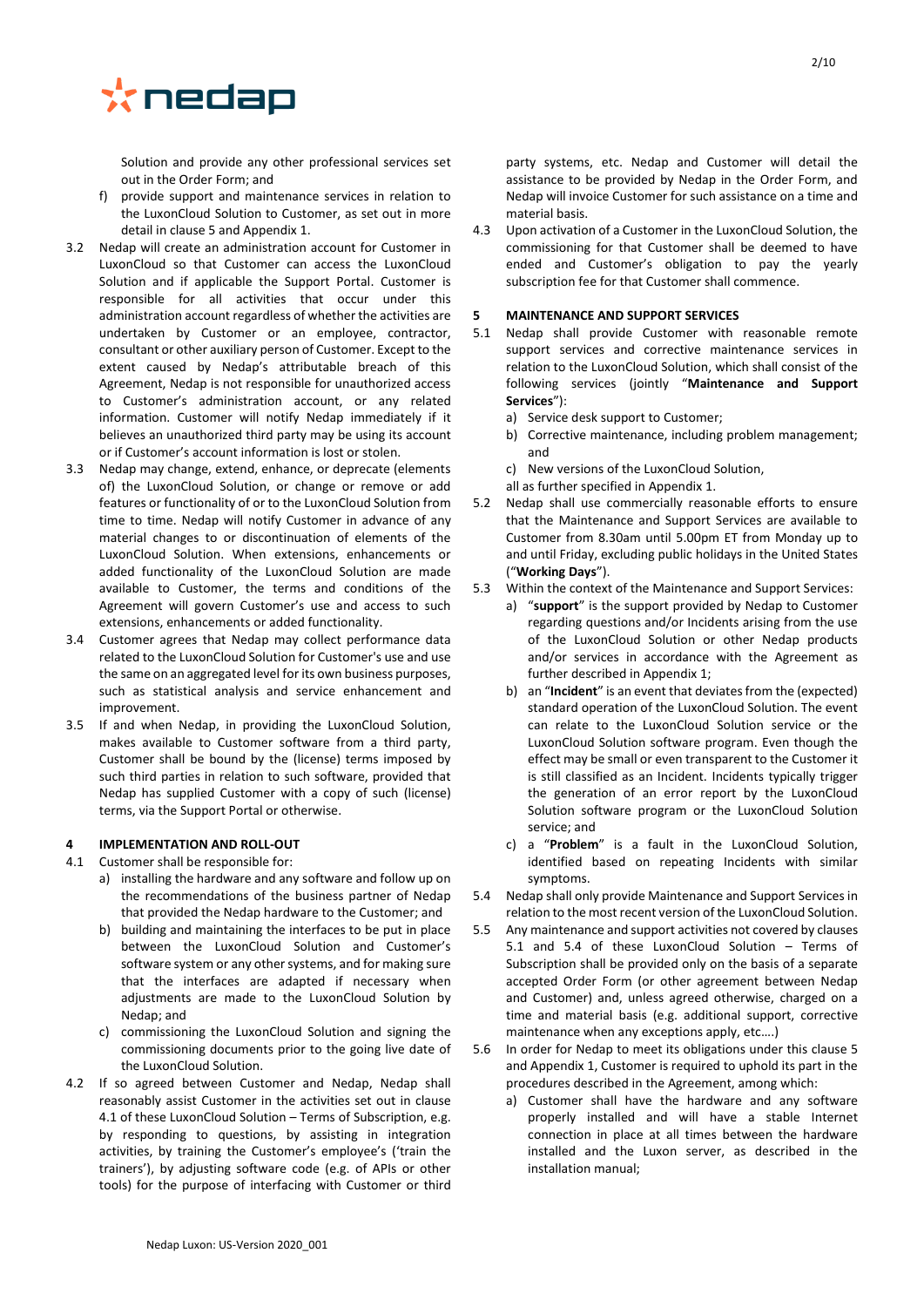# \*nedap

- b) Customer will ensure that any mobile devices and web browser(s) used by Customer to operate the LuxonCloud Solution are fit for such purpose. Nedap will not be responsible for any issues arising with the LuxonCloud app that arise as a result of difficulties with a web browser, device, or third-party apps running on Customer devices.
- c) Customer will provide the Nedap service desk with all available and reasonably requested information (including, but not limited to, documentation and data) necessary to diagnose, investigate and resolve Incidents, problems or other issues related to support requests as can reasonably be expected;
- d) if an Incident or other issue cannot be reproduced, Nedap cannot be held responsible to solve the report or service call which has been submitted to the Support Portal;
- e) Customer will provide, operate and maintain, at its expense, all of Customer's software, hardware, infrastructure, communication devices and services necessary for Customer to access and use the LuxonCloud Solution; and
- f) Customer will notify Nedap of any errors, omissions or deficiencies in the LuxonCloud of which Customer becomes aware.
- 5.7 Any support, corrective maintenance and other services performed in relation to the LuxonCloud Solution that was caused, wholly or partly, by any of the following circumstances, shall not be in scope of the standard Maintenance and Support Services:
	- a) Incidents, Problems or other issues that result from Customer's use of the LuxonCloud Solution in breach of the Agreement or any applicable laws or regulations;
	- b) modifications made to the LuxonCloud Solution by any party other than Nedap (unless approved in advance and in writing by Nedap);
	- c) willful misconduct or gross negligence by Customer, or any of its users;
	- d) requests for Customer-specific modifications that are implemented in the LuxonCloud Solution (e.g. configurations, Customer-specific interfaces, etc.), as these activities are not covered by the subscription fee set out in the Order Form; or
	- e) any issues arising with the LuxonCloud Solution that arise as a result of difficulties with Customer's and Customer Store's web browsers and mobile devices to operate the LuxonCloud Solution or third-party apps running on the device.

Any such out-of-scope services will be charged by Nedap on a time and material basis.

## **6 SERVICE LEVELS**

6.1 Nedap shall use commercially reasonable efforts to meet the service levels or services as set out in Appendix 1.

## <span id="page-2-0"></span>**7 PROFESSIONAL SERVICES**

- 7.1 If professional services will be provided by Nedap, such professional services will be detailed in the Order Form, and they will be provided subject to the terms of this clause [7](#page-2-0) and the specific additional arrangements in the Order Form.
- 7.2 Nedap shall only provide professional services on Working Days, unless explicitly otherwise agreed in the Order Form.
- 7.3 Nedap will provide the professional services with due care and in accordance with the arrangements and procedures agreed with Customer in writing. Professional services are always performed on a commercially reasonable effort basis and will not constitute result-oriented obligations for Nedap. If the provision of professional services is to be performed by a specific individual, Nedap shall at all times be entitled to replace this individual with one or more other individuals with the same or substantially similar qualifications.
- 7.4 Nedap shall periodically update Customer on the progress of the professional services via the contact person designated by Customer.
- 7.5 Customer shall notify Nedap in advance of any circumstances that affect or may affect the provision of professional services by Nedap, such as the method of reporting, the issues that Customer wishes to focus on, Customer's priorities, the availability of Customer's resources and personnel, special facts and circumstances of which Nedap may not be aware.
- 7.6 Customer shall be responsible for the further distribution and examination of the information provided by Nedap within Customer's organization and shall assess this information and notify Nedap accordingly.
- 7.7 Customer is obligated to provide access to all necessary documents and files that are required to configure the solution as well as remote accessibility to necessary software components. Customer shall at all times guarantee that all materials, information, software, procedures and instructions that it makes available to Nedap for the purpose of providing the professional services are accurate and complete.
- 7.8 In connection with the continuity of the professional services, Customer shall designate a contact or contacts who will act in this capacity during the period wherein the professional services are performed. Customer's contacts shall have the necessary experience, specific relevant knowledge and an insight into Customer's desired objectives.
- 7.9 Any changes with respect to the scope of the professional services and/or any agreed deliverables shall be agreed in writing by the authorized representatives of both Parties. Nedap shall not be obligated to undertake the activities in connection with such change(s) until the Parties have reached full written agreement on the consequences to the scope, price and/or (time) schedule of the planned change(s).

#### **8 HARDWARE**

- 8.1 The hardware required for the LuxonCloud solution ("**Hardware**") shall be ordered by the Customer, provided for and installed by a business partner of Nedap.
- 8.2 Nedap will not enter into any contractual obligations regarding the Hardware with the Customer except as set forth in this Agreement.

#### **9 SECURITY AND BUSINESS CONTINUITY**

- 9.1 Nedap is aware that the security of the data and information submitted by or for Customer into the LuxonCloud Solution or collected and processed by or for Customer using the LuxonCloud Solution (the "**Customer Data**") is important. Nedap has therefore implemented the following measures designed to protect the security of the Customer Data stored in the LuxonCloud Solution:
	- a) The data centers, in which the LuxonCloud Solution is hosted, have the following certifications: ISO 27001, PCI-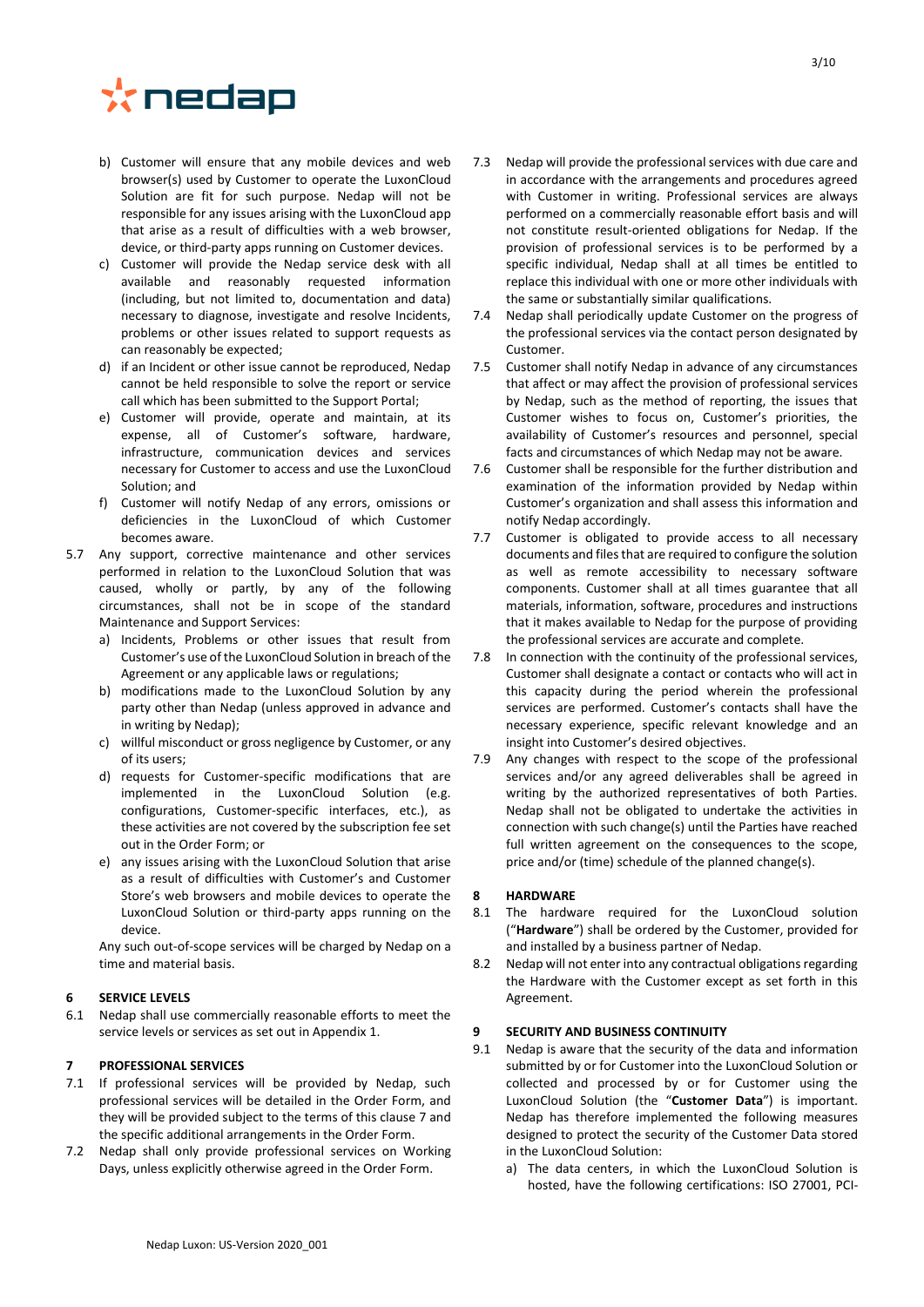

DSS, ISO 9001, ISO 50001, ISO 14001, and ISAE 3402 type II;

- b) The data that is exchanged between Customer on the one hand and the LuxonCloud Solution on the other hand is encrypted during transit;
- c) Nedap has set security requirements that the Customer must apply at all times such as the use of passwords when accessing the LuxonCloud Solution. The passwords must be kept safe by Customer so no unauthorized use or entrance can occur.

## 10 **Warranty and Disclaimer**

- <span id="page-3-0"></span>10.1 Nedap warrants to Customer that: (a) the LuxonCloud Solution will perform substantially in accordance with the applicable Documentation during the Term, subject to this Agreement; and (b) Nedap will not materially decrease the functionality of the LuxonCloud Solution during the Term.
- <span id="page-3-1"></span>10.2 Nedap warrants to Customer that any services provided hereunder will be performed in a professional manner, in accordance with industry standards and by qualified individuals. This warranty shall be valid for thirty (30) days from completion of service. Customer's sole and exclusive remedy and Nedap's sole and exclusive liability for any failure of such services to conform to this warranty shall be for Nedap to re-perform the non-conforming services.
- 10.3 Nedap provides the following Hardware warranty:
	- a) Nedap retains full title of all Hardware delivered to Customer in accordance with the Order Form until such time as all amounts owed by Customer to Nedap pursuant to the Agreement have been paid in full.
	- b) The warranty period for Hardware is 12 (twelve) months from the date of first delivery of the Hardware to Customer or a Customer location, unless Nedap has indicated a different warranty period to Customer in the Order Form.
	- c) Nedap's repair and return policy and procedures, which are available via the Support Portal, including the warranty policy that is a part thereof, shall apply to any defective Hardware that has been delivered under this Agreement.
	- d) To meet its warranty obligations, Nedap shall, at its sole discretion, either replace the defective Hardware with new Hardware free of charge, or repair the defective Hardware free of charge. The remedies in this clause 10 shall constitute Customer's and the Customer Stores' sole remedy.
	- e) The warranty does not apply if:
		- the warranty period has expired;
		- products are not properly packaged when shipped for repair;
		- products are damaged mechanically, by water or by overvoltage;
		- products show defects or failures other than the failures described on the corresponding RMA request form;
		- products have been used incorrectly;
		- products have been repaired by someone other than Nedap without Nedap's prior written consent;
		- products have been (technically) modified by someone other than Nedap without Nedap's prior written consent;
- the defect in the product results from Customer's or a Customer Store's or a Customer user's conduct, including from the connection of the product with a third-party product;
- products show no defect at all.
- 10.4 EXCEPT AS EXPRESSLY PROVIDED IN SECTION [10.1,](#page-3-0) [10.2,](#page-3-1) and 10.3, ALL SERVICES ARE PROVIDED "AS IS" AND NEDAP AND ITS AFFILIATES MAKE NO WARRANTIES OF ANY KIND, WHETHER WRITTEN OR ORAL, EXPRESS, IMPLIED, STATUTORY OR OTHERWISE, INCLUDING BUT NOT LIMITED TO IMPLIED WARRANTIES OF MERCHANTABILITY, FITNESS FOR A PARTICULAR PURPOSE, SATISFACTORY QUALITY, NON-INFRINGEMENT, OWNERSHIP, QUIET ENJOYMENT, SECURITY OR ARISING FROM A COURSE OF DEALING, USAGE OR TRADE PRACTICE, ALL OF WHICH ARE HEREBY DISCLAIMED TO THE MAXIMUM EXTENT PERMITTED BY APPLICABLE LAW. WITHOUT LIMITING THE GENERALITY OF THE FOREGOING, NEDAP AND ITS AFFILIATES SPECIFICALLY DISCLAIM ANY REPRESENTATION OR WARRANTY (A) THAT THE LUXONCLOUD SOLUTION WILL PERFORM CONTINUOUSLY OR WITHOUT INTERRUPTION OR BE BUG OR ERROR-FREE, (B) THAT THE LUXONCLOUD SOLUTION WILL MEET CUSTOMER'S, ANY OF ITS AFFILIATES' OR ANY USER'S REQUIREMENTS, OR (C) THAT ANY OR ALL DATA PROVIDED THROUGH THE LUXONCLOUD SOLUTION WILL BE ACCURATE, UP-TO-DATE, COMPLETE OR FREE OF HARMFUL COMPONENTS OR THAT ANY DATA WILL BE SECURE OR NOT OTHERWISE LOST OR DAMAGED.

### **11 CUSTOMER OBLIGATIONS**

11.1 Customer shall:

- a) be responsible for the quality, completeness, accuracy, and lawfulness of the Customer Data and the means by which Customer acquired such Customer Data;
- b) be responsible for all non-Nedap hardware or software used by it in combination with the LuxonCloud Solution;
- c) use reasonable efforts to prevent unauthorized access to or use of the LuxonCloud Solution by any person or entity, and notify Nedap promptly of any such unauthorized access or use;
- d) use the LuxonCloud Solution only in accordance with Nedap's online user guides for the LuxonCloud Solution, which are accessible via the Support Portal, and in accordance with applicable laws and government regulations; and
- e) cooperate with Nedap in order to enable Nedap to meet its obligations under the Agreement, e.g. by timely providing input, data and information reasonably requested by Nedap and ensuring that the same is accurate, correct and complete.
- 11.2 Customer shall not:
	- a) make the LuxonCloud Solution available to, or use the LuxonCloud Solution for the benefit of, anyone other than Customer and only use the LuxonCloud Solution for the Customer's internal business purposes;
	- b) create derivative works, decompile, decrypt, disassemble, modify, or reverse engineer the LuxonCloud Solution in any way;
	- c) (re)sell, (sub)license, distribute, rent or lease the subscription license of the LuxonCloud Solution or any part thereof;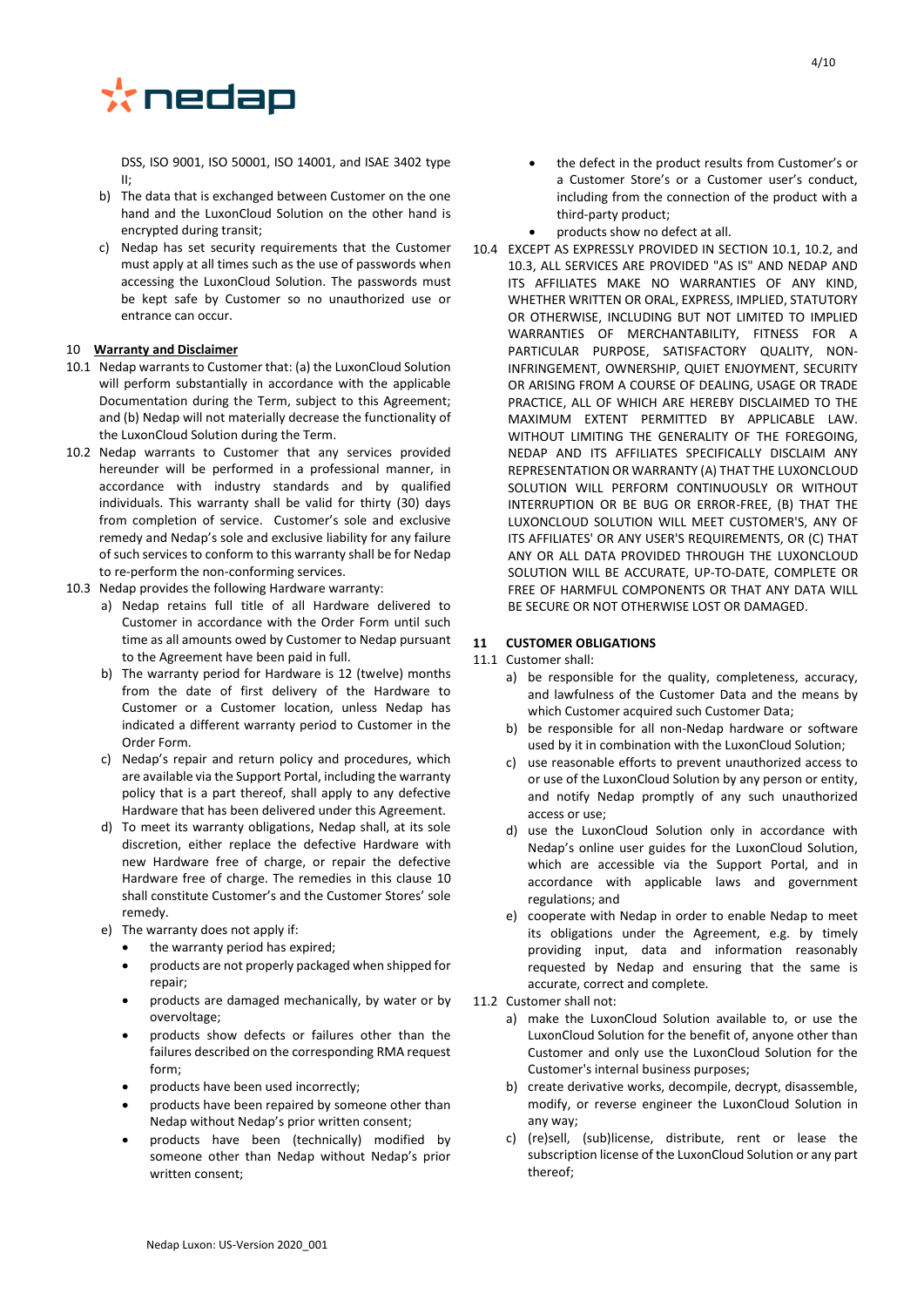# \*nedap

- d) frame or mirror any part of the LuxonCloud Solution, or include the LuxonCloud Solution in a service bureau or outsourcing offering;
- e) copy any features, functions or graphics of the LuxonCloud Solution for any purpose other than what is expressly permitted in this Agreement;
- f) upload, send, store, or authorize a third party to upload, send or store, spam, unlawful, infringing, obscene or libelous material, or any Harmful Code (as defined in clause [1.4\)](#page-0-0), in, through or with LuxonCloud;
- g) attempt to gain unauthorized access to, or disrupt the integrity or performance of the LuxonCloud Solution;
- h) use any intellectual property rights and or proprietary materials contained in or accessible through LuxonCloud for the purpose of building a competitive or similar product or service, or copying its features or user interfaces;
- i) use the LuxonCloud Solution for any unlawful or illegal activity;
- j) delete, alter, or obscure any disclaimers, warnings, trademark, copyright or other proprietary notices accompanying the LuxonCloud Solution;
- k) accessthe LuxonCloud Solution with an intention to probe, scan or test the vulnerability of any systems or networks, or to breach or circumvent any security or authentication measures; or
- l) disclose the login information, such as passwords, to Customer's LuxonCloud Solution account, or otherwise grant any rights to the LuxonCloud Solution, to any third party.
- 11.3 Customer shall be responsible for the compliance by its users of the LuxonCloud Solution with the obligations under this Agreement. Any acts or omissions by its user will be deemed to be Customer's acts or omissions, and Customer will be deemed to have permitted or facilitated any such acts or omissions.
- 11.4 Should Customer not (timely) fulfill any of its obligations or responsibilities under the Agreement, this may affect any time periods for completion indicated by Nedap, which may then be extended accordingly. Nedap is also entitled to invoice Customer for additional costs that are incurred by Nedap as a result of Customer not meeting its obligations or responsibilities, on a time and materials basis.

## **12 PRICES AND PAYMENT**

- <span id="page-4-0"></span>12.1 In addition to the time and material charges for any professional services provided by Nedap (e.g. assistance in implementation/roll-out, roadmap acceleration developments, termination assistance, or if out-of-scope maintenance or support is provided by Nedap), Customer shall pay a fixed yearly subscription fee to Nedap. The subscription fee is payable promptly following activation of a Customer account in the LuxonCloud Solution. The amount of the subscription fee is set out in the Order Form and covers the use of the LuxonCloud Solution and the Maintenance and Support Services (all subject to the limitations and exceptions in this Agreement, including in Appendix 1).
- 12.2 Customer is responsible for paying any taxes, levies and duties, as well as of any expenses to be incurred by Nedap within the context of performing its obligations under the Agreement.
- 12.3 The subscription fee or any other amounts specified in the Order Form may be adjusted annually to reflect price inflation

in accordance with the CPI Index "CBS Consumer Index for Households."

- 12.4 Invoices for the subscription fees will be submitted by Nedap on a yearly basis and will be based on the number of nodes that are live ('activated') within the LuxonCloud Solution at the annual anniversary date of this Agreement.
- 12.5 Customer shall provide complete and accurate billing and contact information to Nedap and shall notify Nedap of any changes to such information.
- 12.6 Customer shall pay Nedap's invoices within thirty (30) calendar days of the invoice date via a credit card payment or a bank transfer into the account number specified by Nedap in the invoice. In the event of late payment of an invoice, the amount payable by Customer may be increased with a rate equal to the higher of 1.5% per month or the maximum rate allowed by applicable law, which shall be calculated starting from the date that is 30 days of the invoice date and ending on the date on which effective payment has taken place.
- 12.7 Disputed invoices shall be reported to the nominated Nedap Customer account manager within five (5) Working Days of receipt of the invoice by Customer.
- 12.8 If any amounts due to Nedap are thirty (30) days or more overdue, then Nedap may, without limiting its other rights and remedies, suspend access to the LuxonCloud Solution until such amounts have been paid in full, provided that Nedap has given Customer at least ten (10) days' prior notice that the amounts are overdue in accordance with clause [23.](#page-7-0) Nedap shall not exercise its rights under this clause if Customer is timely disputing amounts that have been invoiced reasonably and in good faith and is cooperating diligently to resolve the dispute.

## **13 CUSTOMER DATA**

- 13.1 Customer represents, warrants, and covenants that Customer is (and shall remain) the owner of all right (including intellectual property rights), title and interest in and to the Customer Data. Customer grants Nedap a limited, royalty-free, non-transferable, non-exclusive license to use the Customer Data for the purpose of meeting its obligations under the Agreement, for the purpose of monitoring compliance with the Agreement and for statistical purposes, and to permit subcontractors to do the same, in each case, during the Term of the Agreement. To the extent applicable, Customer grants Nedap the right to create aggregated data sets using Customer Data, and grants Nedap a perpetual, royalty-free and irrevocable license to use aggregated Customer Data in the context of Nedap's business and for the improvement of Nedap's products and services.
- 13.2 Nedap shall logically segregate all Customer Data and Customer's Confidential Information (as defined in clause [15\)](#page-5-0) from that of Nedap's other customers, and shall only edit the Customer Data in the databases of the LuxonCloud Solution (e.g. restoring a backup) after having received written authorization to do so from Customer.

## **14 INTELLECTUAL PROPERTY RIGHTS**

14.1 Nedap and/or its Affiliates and/or its licensor(s) are and shall remain the owner(s) of all right (including intellectual property rights), title and interest in and to the LuxonCloud Solution, all documentation related to the LuxonCloud Solution and all other Nedap products.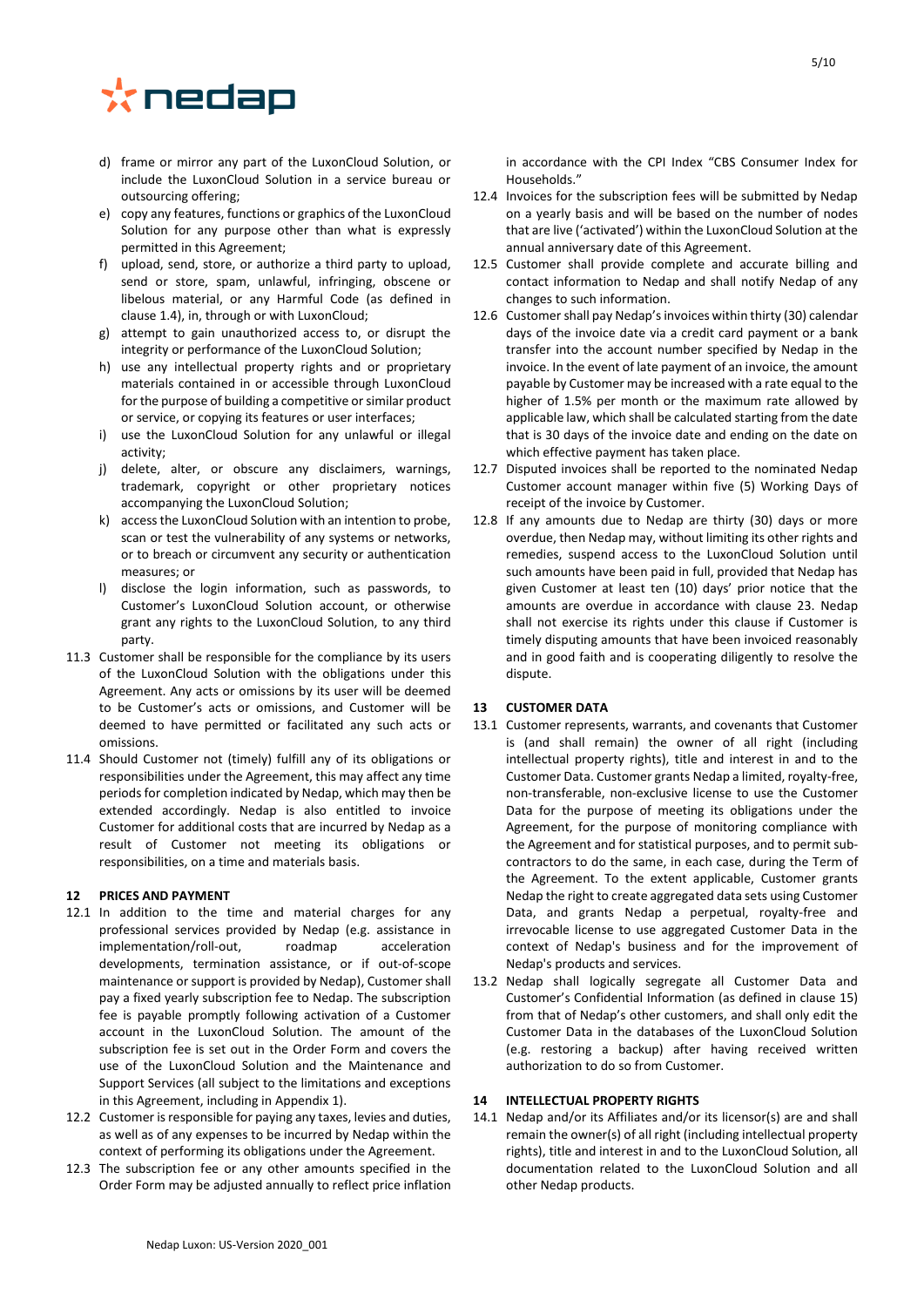## \*nedap

- <span id="page-5-2"></span>14.2 Customer shall notify Nedap promptly after becoming aware of any claim that the LuxonCloud Solution or any elements thereof infringe the intellectual property rights of a third party. It shall permit Nedap to conduct any negotiations and litigation to settle such claim, it shall not make any admission in respect of such claim without Nedap's prior written consent, and it shall upon Nedap's written request immediately cease all use of the LuxonCloud Solution.
- <span id="page-5-1"></span>14.3 If the LuxonCloud Solution or any elements thereof are alleged to, or are held to, constitute an infringement of the intellectual property rights of a third party, then Nedap may do any or all of the following, at its own option and sole discretion:
	- a) make all reasonable attempts to procure for Customer the right to continue selling and servicing the alleged infringing elements;
	- b) modify or replace the infringing elements so as to avoid the infringement; or
	- c) terminate Customer access to the infringing elements of the LuxonCloud Solution (or the complete LuxonCloud Solution if required in Nedap's reasonable opinion) and refund any prepaid subscription fees covering the remainder of the Term relating to such infringing elements to Customer.

The obligations in this claus[e 14.3](#page-5-1) shall constitute Customer's sole remedy in relation to any infringement claims made in relation to the LuxonCloud Solution or any elements thereof.

14.4 Nedap shall have no obligations under claus[e 14.3](#page-5-1) if Customer has not met its obligations under clause [14.2](#page-5-2) in full or if the (alleged) infringement is caused by (i) any use of the LuxonCloud Solution by Customer in breach of the conditions of this Agreement, or (ii) any use of the LuxonCloud Solution in combination with equipment, software or other devices not supplied by Nedap.

## <span id="page-5-0"></span>**15 CONFIDENTIALITY**

- <span id="page-5-3"></span>15.1 Each Party shall keep the Confidential Information of the other Party confidential and not disclose the Confidential Information to any third party without the other Party's prior written consent.
- 15.2 "**Confidential Information**" means the contents of this Agreement, any information (in any form) relating to the LuxonCloud Solution, any other Nedap products or the services provided under this Agreement, Nedap's or the Customer's business, and any other information (in any form) that has been disclosed by or on behalf of a Party in confidence, or which by its nature or the circumstances of disclosure, ought to be regarded as confidential.
- 15.3 Clause [15.1](#page-5-3) of these LuxonCloud Solution Terms of Subscription does not prevent a Party from disclosing information, which:
	- a) was already in its possession without an obligation of confidentiality at the time of disclosure;
	- b) was already in the public domain at the time of disclosure, except as a result of a breach of this Agreement; or
	- c) is required to be disclosed by applicable law or the rules of a relevant stock exchange, provided that the disclosing Party promptly notifies the other Party of its requirement to disclose and cooperates with the other Party in avoiding or limiting the disclosure.
- 15.4 Each Party shall:
- a) use the Confidential Information solely for the purpose of performing its obligations or exercising its rights under this Agreement;
- b) only make Confidential Information available to staff and/or subcontractors on a need-to-know basis, and only after having made sure that such staff and/or subcontractors are bound by confidentiality obligations that are at least as strict as those in this Agreement; and
- c) upon the other Party's first written request, promptly return to the other Party, or destroy, all Confidential Information of the other Party in its or any of its subcontractors' possession.

#### <span id="page-5-4"></span>**16 DATA PROTECTION**

- 16.1 Terms used in this claus[e 16](#page-5-4) shall have the same meaning given to them under Article 4 of Regulation (EU) 2016/679 ("**GDPR**").
- 16.2 If Nedap processes personal data that is used in the course of Customer's use of the LuxonCloud Solution, then Nedap shall do so solely on behalf of Customer and in accordance with the written instructions of Customer as a data processor. Nedap shall not use or otherwise process the personal data for any purpose other than the exercise of its rights and the performance of its obligations under this Agreement. Customer warrants in respect of any personal data it may provide to Nedap that it is authorized to do so and indemnifies Nedap from and against any and all claims relating to a breach of this warranty.
- <span id="page-5-6"></span><span id="page-5-5"></span>16.3 In connection with the processing of personal data as a data processor, Nedap shall:
	- a) take appropriate technical and organizational measures to protect personal data against accidental or unlawful destruction or accidental loss, alteration, unauthorized disclosure, use or access and against all other unlawful forms of processing, including controls over entry, access, intervention, disclosure, input and preservation of and to the personal data, pseudonymization and encryption, measures that ensure the ongoing confidentiality, integrity, availability and resilience of processing systems and services, measures to restore the availability and access to personal data in a timely manner in the event of a physical or technical incident, and a process for regularly testing, assessing and evaluating the effectiveness of technical and organizational measures for ensuring the security of the processing. The measures shall ensure an adequate level of protection appropriate to the risks involved in the processing;
	- b) monitor and verify compliance with the measures set out under 16.3(a). For this purpose, Nedap has a process in place for regularly testing, assessing and evaluating the effectiveness of those measures
	- c) not transfer the personal data out of the European Union, except with due observance of the applicable law to such international transfers of data;
	- d) ensure that the personal data is only accessible to staff who need to have access to the data in order to carry out their roles in the performance of Nedap's obligations under the Agreement;
	- e) give Customer cooperation, assistance and information as it may reasonably request to enable it to comply with its obligations under any data protection laws, such as to comply with access, correction, data portability and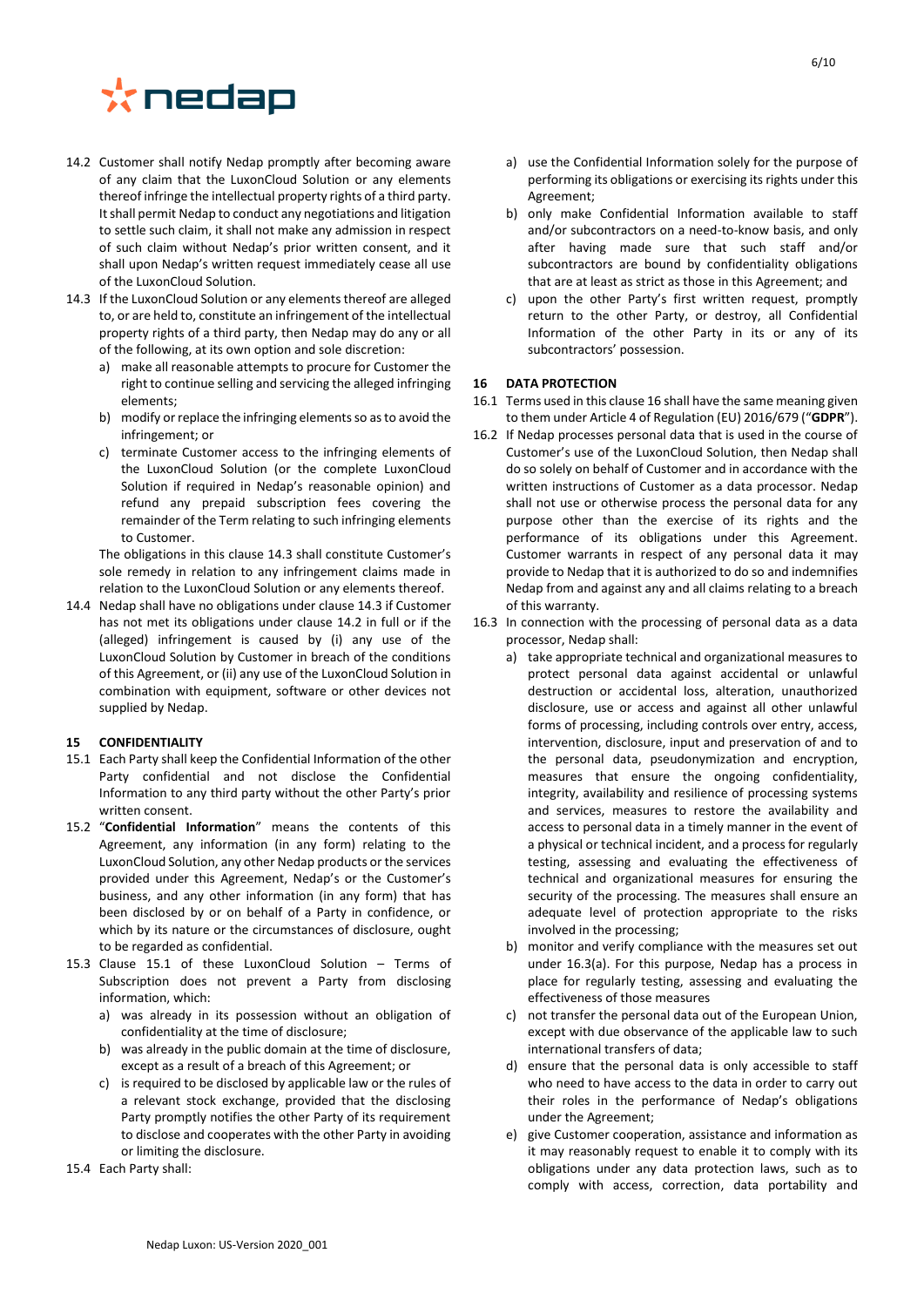

removal requests of data subjects, and cooperate and comply with the inspections, directions or decisions of any competent data protection authority in relation to personal data, in a timely manner;

- f) notify the Customer if Nedap is of the opinion that an instruction given by them would cause Nedap to act contrary to applicable data protection laws;
- g) notify Customer without undue delay by email of any data breach that resulted or may have resulted in the disclosure of personal data through to the LuxonCloud Solution as soon as reasonably possible after its establishment of a data breach, and take measures in order to remedy the data breach as soon as reasonably possible;
- h) remove the personal data upon termination of this Agreement in accordance with clause [22](#page-7-1) of these LuxonCloud Solution – Terms of Subscription;
- agree in writing on the obligations of this clause [16](#page-5-4) with any sub-processors it engages for the performance of its obligations under this Agreement;
- j) maintain a record of all categories of processing activities carried out on behalf of Customer containing: (a) the name and contact details of Nedap and of Customer, and, where applicable, of the their representative(s); (b) the categories of processing carried out on behalf of each of Customer; (c) where applicable, transfers of personal data to a third country, including the identification of that third country and, if applicable, the documentation of suitable safeguards; (d) where possible, a general description of the technical and organizational security measures referred to in claus[e 16.3\(](#page-5-5)[a\)](#page-5-6) of these LuxonCloud Solution – Terms of Subscription; and
- provide Customer without undue delay with written notice of any personal data breach that involvesthe unauthorized access, use or disclosure of personal data comprised in Customer Data.

## **17 AUDIT**

- <span id="page-6-0"></span>17.1 Customer may request Nedap to conduct an audit of Nedap's performance of this Agreement, during normal business hours of Nedap at Customer's expense upon at least fifteen (15) days prior written notice to Nedap and no more than once per contract year. Any audits shall be conducted in a manner that shall result in minimum inconvenience and disruption to Nedap's business operations and shall only concern the last twelve (12) months of business prior to the beginning of such audit.
- 17.2 Upon a request as in Clause [17.1,](#page-6-0) Nedap will request a fee estimate from a third-party auditor and present such estimate to Customer for its approval. Upon such approval, Nedap will instruct the third-party auditor and in that context undertakes that each auditor (i) shall sign a confidentiality agreement that is at least as strict as the confidentiality obligations in the Agreement, and (ii) shall comply with any security or other requirements imposed by Nedap.
- 17.3 Nedap shall provide a full copy of the audit report to the Customer. The Parties shall meet to review each audit report as soon as reasonably practical after the issuance thereof, and shall discuss the appropriate manner, if required, in which to respond to the findings of the audit report.

## <span id="page-6-2"></span>**18 LIABILITY**

- 18.1 SUBJECT TO CLAUS[E 18.3](#page-6-1) OF THESE LUXONCLOUD SOLUTION – TERMS OF SUBSCRIPTION AND TO THE MAXIMUM EXTENT PERMITTED BY APPLICABLE LAW, NEITHER PARTY NOR ITS AFFILIATES, LICENSORS OR OTHER PROVIDERS SHALL BE LIABLE, REGARDLESS OF THE THEORY OF LIABILITY, WHETHER IN NEGLIGENCE, BREACH OF CONTRACT, TORT, MISREPRESENTATION OR OTHERWISE, FOR ANY INDIRECT OR CONSEQUENTIAL LOSS OR DAMAGE, FOR ANY EXEMPLARY, SPECIAL OR PUNITIVE DAMAGES, FOR ANY LOSS OF PROFIT, DATA, GOODWILL, PRODUCTION, REVENUE OR BUSINESS OPPORTUNITY, FOR ANY MISSED OR ANTICIPATED SAVINGS, FOR ANY INCREASE OF (INSURANCE) PREMIUMS, OR FOR ANY LOSS OR DAMAGE RESULTING FROM INTERRUPTIONS IN THE FUNCTIONING OR AVAILABILITY OF LUXONCLOUD SOLUTION, HOWEVER CAUSED, EVEN IF A PARTY HAS BEEN ADVISED OF THE POSSIBILITY OF SUCH LOSS OR DAMAGE.
- 18.2 SUBJECT TO CLAUS[E 18.3](#page-6-1) OF THESE LUXONCLOUD SOLUTION – TERMS OF SUBSCRIPTION, THE TOTAL CUMULATIVE LIABILITY OF NEDAP AND/OR ANY OF ITS AFFILIATES, FOR ANY LOSS OR DAMAGE INCURRED BY CUSTOMER UNDER OR IN CONNECTION WITH THIS AGREEMENT, REGARDLESS OF THEORY OF LIABILITY, WHETHER FOR NEGLIGENCE, BREACH OF CONTRACT, TORT, MISREPRESENTATION OR OTHERWISE, SHALL, IN RELATION TO ALL EVENTS OCCURRING IN A GIVEN CALENDAR YEAR, SHALL NOT EXCEED AN AMOUNT EQUAL TO ONE (1) TIME THE AGGREGATE FEES AND CHARGES PAID BY CUSTOMER UNDER THIS AGREEMENT IN THAT CALENDAR YEAR.
- <span id="page-6-1"></span>18.3 The exclusions and limitations of liability set out in this clause [18](#page-6-2) shall not apply if the liability has arisen out of the willful misconduct , fraud or gross negligence of a Party, or by that Party's directors or officers with leadership oversight over the performance of this Agreement.

## **19 INDEMNITY**

- 19.1 Customer shall indemnify, defend, and hold harmless Nedap and its Affiliates and their respective directors, officers, employees and agents from and against any and all losses, damages, liabilities, claims, demands, suits, expenses and any other out-of-pocket costs (including attorney's fees and expenses) which Nedap may incur or be liable for arising out of or in connection with:
	- a) a claim that the Customer Data, or Customer's use of the LuxonCloud Solution in breach of this Agreement, infringes or misappropriates any third party's intellectual property rights or other rights or violates applicable laws or regulations; or
	- b) the Customer sending or storing, or authorizing a third party to send or store, spam, unlawful, infringing, obscene or libelous material, or any Harmful Code, in, through or with the LuxonCloud Solution.

#### **20 FORCE MAJEURE EVENT**

- 20.1 If a Party is prevented from or delayed in performing any of its obligations under the Agreement by a Force Majeure Event (with the exception of Customer's payment obligations under this Agreement) then:
	- a) its obligations under the Agreement shall be suspended for as long as the Force Majeure Event continues, but only to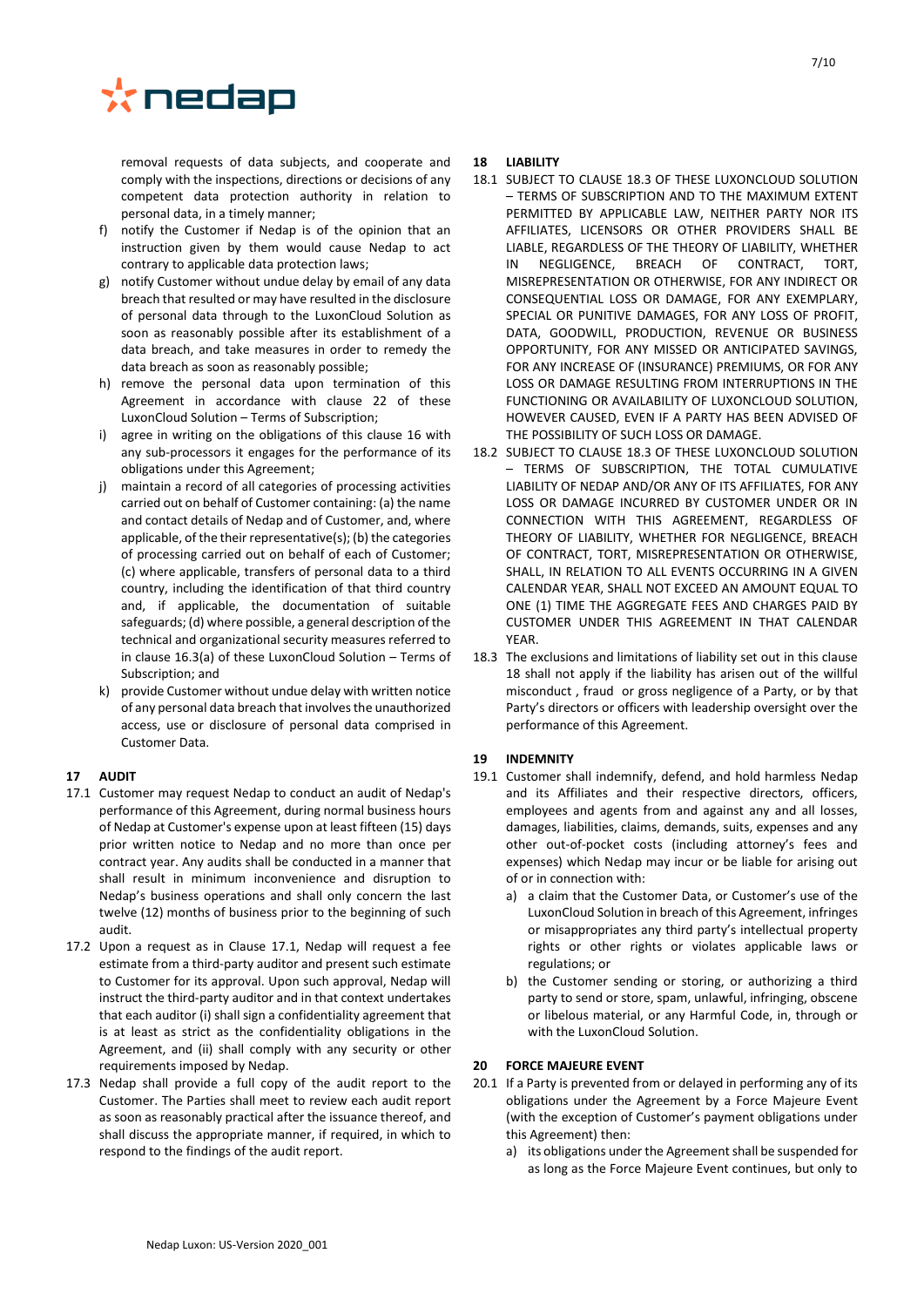

the extent that the Party is prevented or delayed from performing them;

- b) as soon as reasonably possible after the start of the Force Majeure Event, the impacted Party shall notify the other Party of the nature of the Force Majeure Event, the time at which the Force Majeure Event started and the likely effects of the Force Majeure Event on its ability to perform its obligations under the Agreement; and
- c) as soon as possible after the end of the Force Majeure Event, the impacted Party shall notify the other Party that the Force Majeure Event has ended and shall resume performance of its obligations under the Agreement.

## **21 TERM AND TERMINATION**

- 21.1 The Agreement shall enter into force for a period of on (1) years as from the Effective Date and will renew automatically unless a Party has issued a termination notice 1 month prior to each End Date of this Agreement.
- 21.2 After the first year of the Agreement, either Party may prematurely terminate (*opzeggen*) the Agreement for convenience by giving one month's notice.
- 21.3 In case Nedap terminates the Agreement for convenience as described in article 21.2 and Customer has prepaid a subscription fee, Nedap will refund the pro rata amount of the prepaid subscription fee for the period that the Agreement is prematurely ending.
- 21.4 Throughout the whole duration of the Agreement and with the exclusion of article 21.3:
- 21.5 Each Party is able to terminate this Agreement for cause, if the other Party has breached this Agreement and after having received a written notice thereof, is not able to cure the breach within 30 business days.
- 21.6 In addition, Nedap shall be entitled to terminate the Agreement, with immediate effect or with effect from a later date at Nedap's discretion, if a change of control occurs in relation to the ownership of Customer.
- 21.7 Nedap shall also be entitled to terminate the Agreement by giving Customer written notice, taking into account a notice period of at least 10 days, if any amount due to Nedap by Customer are 30 days or more overdue.

#### <span id="page-7-1"></span>**22 EFFECT OF TERMINATION**

- 22.1 Subject to claus[e 22.2](#page-7-2) of these LuxonCloud Solution Terms of Subscription and subject to any rights or obligations which have accrued under the Agreement prior to the effective date of termination, upon the effective date of termination of the Agreement, irrespective of the ground of termination, neither Party shall have any further obligation to the other Party under the Agreement, and:
	- a) all rights granted by Nedap to Customer under the Agreement will cease to exist, and Customer's access to and right to use the LuxonCloud Solution will terminate;
	- b) Customer shall (i) cease use of the LuxonCloud Solution and Nedap's Confidential Information, and (ii) remove Nedap's Confidential Information from its computer hardware and storage media and return the same to Nedap; and
	- c) unless required for the performance of its activities pursuant to clause [22.3](#page-7-3) below, Nedap shall (i) cease use of all Customer Data and Customer's Confidential Information, (ii) remove such Customer Data and

Customer's Confidential Information from its computer hardware and storage media, and (iii) at Customer's expense, transfer to Customer such Customer Data and Customer's Confidential Information in a commercially reasonable format and on media reasonably requested by Customer.

- <span id="page-7-2"></span>22.2 Notwithstanding the termination of the Agreement, all rights and obligations of the Parties, which by their nature survive the termination of the Agreement shall survive such termination.
- <span id="page-7-3"></span>22.3 Upon Customer's request, Nedap shall provide commercially reasonable termination assistance services to Customer, e.g. by responding to questions, by assisting in integration and/or data conversion activities, etc…. Nedap will invoice Customer for such assistance on a time and material basis.
- 22.4 Customer acknowledges and agrees that Nedap will remove all Customer Data from the LuxonCloud Solution and destroy the same on the effective date of termination of the Agreement, unless Nedap and Customer have made deviating arrangements in writing (e.g. as part of the termination assistance services). Nedap will in any event never keep any Customer Data in its possession for longer than the date that is 6 (six) months after the effective date of termination, and Nedap will destroy any Customer Data still in its possession on that date. Notwithstanding anything to the contrary in this Section 22, the Parties agree that Nedap may maintain any aggregated Customer Data.

## <span id="page-7-0"></span>**23 NOTICES**

- 23.1 Any notice, request, demand, consent or other communication required or permitted under the Agreement shall be in writing and shall be given by personal delivery (including courier), prepaid registered or certified mail, or e-mail, addressed to the Party for which it is intended at the address set out in the Order Form.
- 23.2 A notice shall be deemed to have been given on the day of delivery or transmission if during normal business hours, or, if after normal business hours, on the next following business day, or, if mailed by registered or certified mail, on the day which is 5 (five) Working Days thereafter. Either Party may change its address details for notices upon notice to the other Party in accordance with this claus[e 23.](#page-7-0)
- **24 EXPORT COMPLIANCE**. The Service and any hardware may be subject to export laws and regulations of the United States and other jurisdictions. Without limitation, Customer shall not, and shall not permit its Affiliates or users to, access, use, export or re-export the Service, or any hardware provided by Nedap, or use the Service to access, use, export or re-export Customer Data, in or to a U.S.-embargoed country or in violation of any applicable export law, regulation, order or sanction. Customer represents that neither it nor any of its Affiliates nor any User is named on any U.S. government denied-party list.

#### **25 MISCELLANEOUS**

25.1 The Parties to this Agreement are independent contractors and nothing in this Agreement or a Local Agreement or Order shall be deemed to have created a joint venture, partnership, agency or employment relationship, or franchise between the Parties.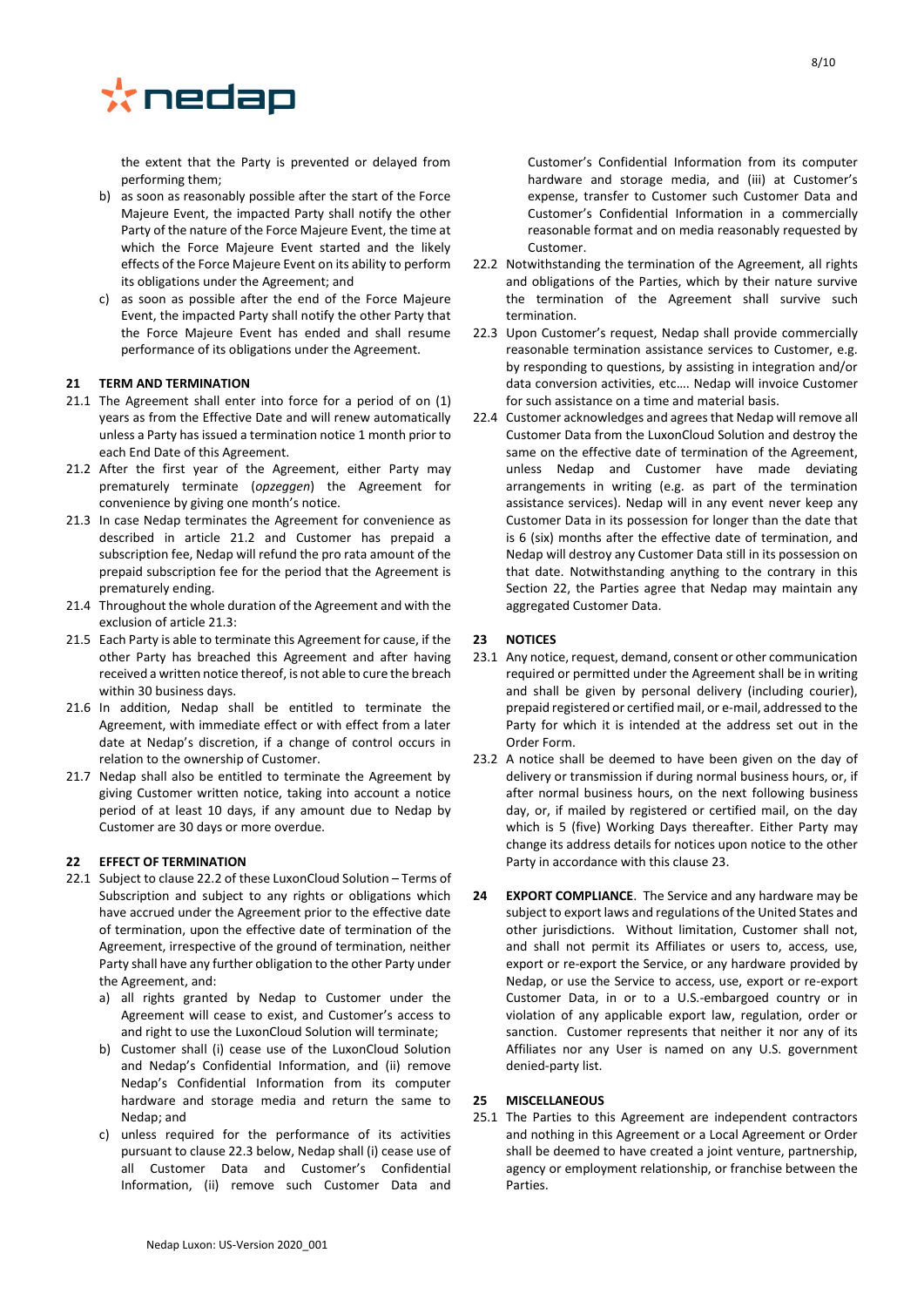

- 25.2 The Appendices form an integral part of these LuxonCloud Solution – Terms of Subscription. If provisions in an Appendix contradict or are inconsistent with the provisions in the body of the LuxonCloud Solution – Terms of Subscription, the provisions in the LuxonCloud Solution – Terms of Subscription shall take precedence.
- 25.3 No modification or amendment of the Agreement shall be effective unless in writing signed by authorized representatives of both Parties.
- <span id="page-8-0"></span>25.4 Nedap may, upon written notice to Customer, transfer and assign any or all of its rights and obligations arising out of the Agreement to any third party, provided that the assignee shall agree in writing to be bound by the Agreement. Upon such an assignment, Nedap shall have no further obligations under this Agreement with respect to any of the rights and obligations so assigned.
- 25.5 Customer is not permitted to assign or transfer any of its rights or obligations under this Agreement to any third party without the prior written consent of Nedap. This Agreement shall be binding upon the Parties and their respective successors and permitted assignees. Any attempted assignment in violation of this claus[e 25.4](#page-8-0) shall be void and have no legal effect.
- 25.6 Except as expressly provided in this Agreement, only a Party or a Party's successors or permitted assignees may enforce the terms of this Agreement. Nothing in this Agreement shall be construed as giving or creating any right, remedy or claim hereunder to any third parties, including but not limited to any end users, suppliers, or vendors of a party, or to create any obligations of a party to any such third parties, or to give any right to either party to enforce this Agreement on behalf of a third party. Any person or entity which is not a party to this Agreement shall have no right to enforce any part of it.
- 25.7 Customer waives any right to set off any amounts due by it under this Agreement, or to suspend its performance under this Agreement in the event of a non-performance by Nedap.
- 25.8 If any provision of this Agreement is held to be invalid or unenforceable, then such provision shall (so far as it is invalid or unenforceable) be given no effect and shall be deemed not to be included without invalidating any of the remaining provisions of this Agreement. The Parties shall then replace the invalid or unenforceable provision by a valid and enforceable substitute provision, with an effect that is as close as possible to the effect intended with the invalid or unenforceable provision.
- 25.9 This Agreement sets forth the complete and entire agreement and understanding between the Parties with respect to the subject matter hereof and supersedes all prior and contemporaneous agreements, proposals and representations, written or oral, concerning such subject matter. Any terms appearing on any of Customer's general terms and conditions, purchase order, acknowledgment or confirmation that are different from or in addition to the terms of this Agreement or the applicable Order Form shall not be binding on the parties, even if signed and returned.
- 25.10Nedap is allowed to amend the terms and conditions of this Agreement and/or its Appendix at any time and will inform Customer accordingly.
- 25.11If Nedap makes available a different language version than the English version of these LuxonCloud Solution – Terms of Subscription, and there should be any difference in the meaning or interpretation of such different language versions,

the English version shall be leading and take precedence over other language versions, if any, regardless of whether such other language version was signed.

#### **26 APPLICABLE LAW AND DISPUTE RESOLUTION**

- 26.1 This Agreement shall be exclusively governed by and construed in accordance with the laws of the Commonwealth of Massachusetts, without having regard to the conflict of law rules. The provisions of the United Convention on Contracts for the International Sale of Goods are excluded.
- <span id="page-8-1"></span>26.2 In the event a dispute arises under this Agreement, either Party may refer such dispute in writing for final settlement to a joint meeting of the representatives of both Parties that are responsible for the management and performance of this Agreement. For Nedap, this representative is the Customer account manager or its appointed representative. If those representatives fail to reach agreement within 10 (ten) Working Days of the referral, each Party may refer the dispute in writing for final settlement to the respective retail managers of the Parties. Those representatives shall consider the dispute as soon as practicable and in any event within a period of 10 Working Days (or such other period agreed in writing) following the referral.
- 26.3 Any and all disputes between the Parties arising from or in connection with this Agreement and any agreement, arrangement or undertaking arising therefrom shall, after exhaustion of the escalation procedure in clause [26.2,](#page-8-1) be exclusively submitted for binding arbitration. The arbitral tribunal shall consist of three (3) arbitrators and shall be decided in accordance with the rule of law and the thencurrent Commercial Arbitration Rules of the American Arbitration Association (the "AAA"). Each Party shall bear its own expenses associated with the arbitration; the Parties shall equally share the filing and other administrative fees of the AAA and the expenses of the arbitrator. The arbitrator shall not have the power to award damages in excess of actual damages, such as punitive damages. Consolidation of arbitral proceedings is excluded. The arbitration shall be conducted in the English language and the place of arbitration shall be Boston, Massachusetts.